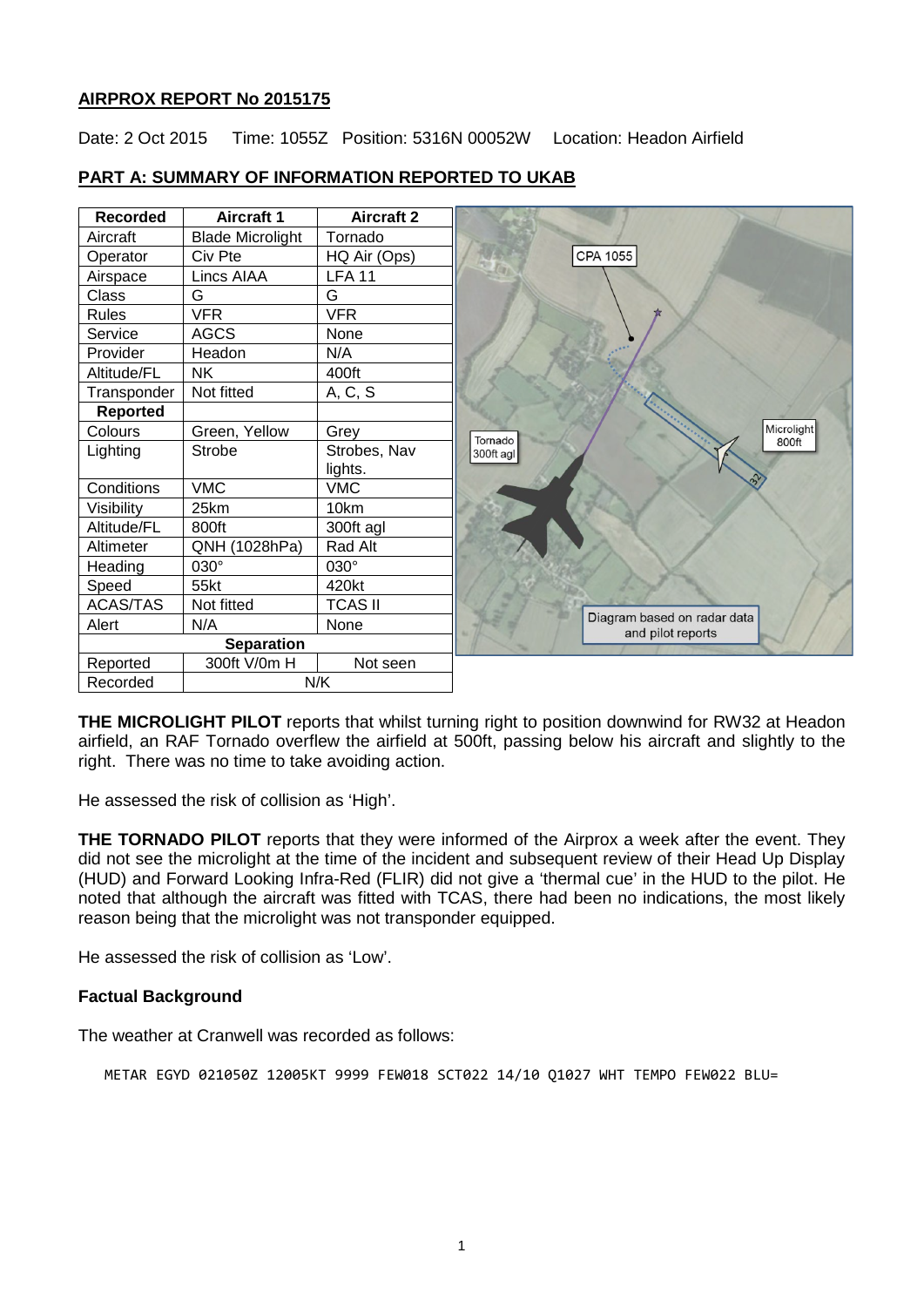## **Analysis and Investigation**

## **Military ATM**

The Tornado was returning to base at low-level. The following RT conversation took place between the Cranwell Approach controller and the Tornado lead:

| <b>From</b> | To         | <b>Speech</b>                                                                                                                                                                                   | <b>Time</b> |
|-------------|------------|-------------------------------------------------------------------------------------------------------------------------------------------------------------------------------------------------|-------------|
| Tornado     | <b>APP</b> | Cranwell its [Tornado C/S] currently south-<br>west of the field 10 miles and routing west<br>up north towards Humberside, single<br>Tornado do you have any traffic low level in<br>that area? | 10.51.14    |
| <b>APP</b>  | Tornado    | [Tornado C/S] I have nothing known, just<br>one motor glider operating north of Syerston<br>no height information and the other tracks I<br>have are well above you.                            | 10.51.26    |
| Tornado     | <b>APP</b> | [Tornado C/S] that's copied, we're at Belvoir<br>Castle tracking north                                                                                                                          | 10.51.35    |
| <b>APP</b>  | Tornado    | [Tornado C/S] Squawk Ident                                                                                                                                                                      | 10.51.37    |
| <b>APP</b>  | Tornado    | [Tornado C/S] you're identified Basic Service<br>and your current track I've no known traffic<br>to effect                                                                                      | 10.52.34    |
| Tornado     | <b>APP</b> | [Tornado C/S] copied.                                                                                                                                                                           | 10.52.40    |
| Tornado     | <b>APP</b> | [Tornado C/S] on route to the north low<br>level.                                                                                                                                               | 10.54.49    |

The Radar Analysis Cell estimated that the Closest Point of Approach was at 1055:32.

The Cranwell controller supplied a Basic Service to the Tornado and had given generic Traffic Information following a position report. In the UK LFS the Tornado was unlikely to receive a Traffic Service due to the radar coverage. The controller was able to identify the Tornado briefly and confirm that there was 'no known traffic to affect' at 1052:34; the CPA was 3 minutes later and it is highly unlikely that the microlight would have provided a return on the Cranwell radar.

## **UKAB Secretariat**

The microlight and Tornado pilots shared an equal responsibility for collision avoidance and not to operate in such proximity to other aircraft as to create a collision hazard<sup>[1](#page-1-0)</sup>. An aircraft operated on or in the vicinity of an aerodrome shall conform with or avoid the pattern of traffic formed by other aircraft in operation<sup>[2](#page-1-1)</sup>.

## **Occurrence Investigation**

The unit involved conducted an Occurrence Safety Investigation (OSI) and noted that the coordinates given in the Mil AIP UKLFHB places the airfield approx. 0.5nm NNW of the depicted location, which contributed to the Tornado flying closer to the airfield than the pilot planned (Figure 1, the pilot's planned route with the site as annotated and the actual position of the microlight site shown in red). The OSI also considered a number of other factors, including: the suitability for low-level routing in the particular portion of the UK Low Flying System (LFS), the benefits of electronic conspicuity for GA, the importance of NOTAM'd and correctly plotted activity, a review of lookout procedures and a potential introduction of a VHF LL common frequency across the entire country. The incident was widely promulgated throughout the fast-jet community.

l

<span id="page-1-0"></span><sup>1</sup> SERA.3205 Proximity.

<span id="page-1-1"></span><sup>2</sup> SERA.3225 Operation on and in the Vicinity of an Aerodrome.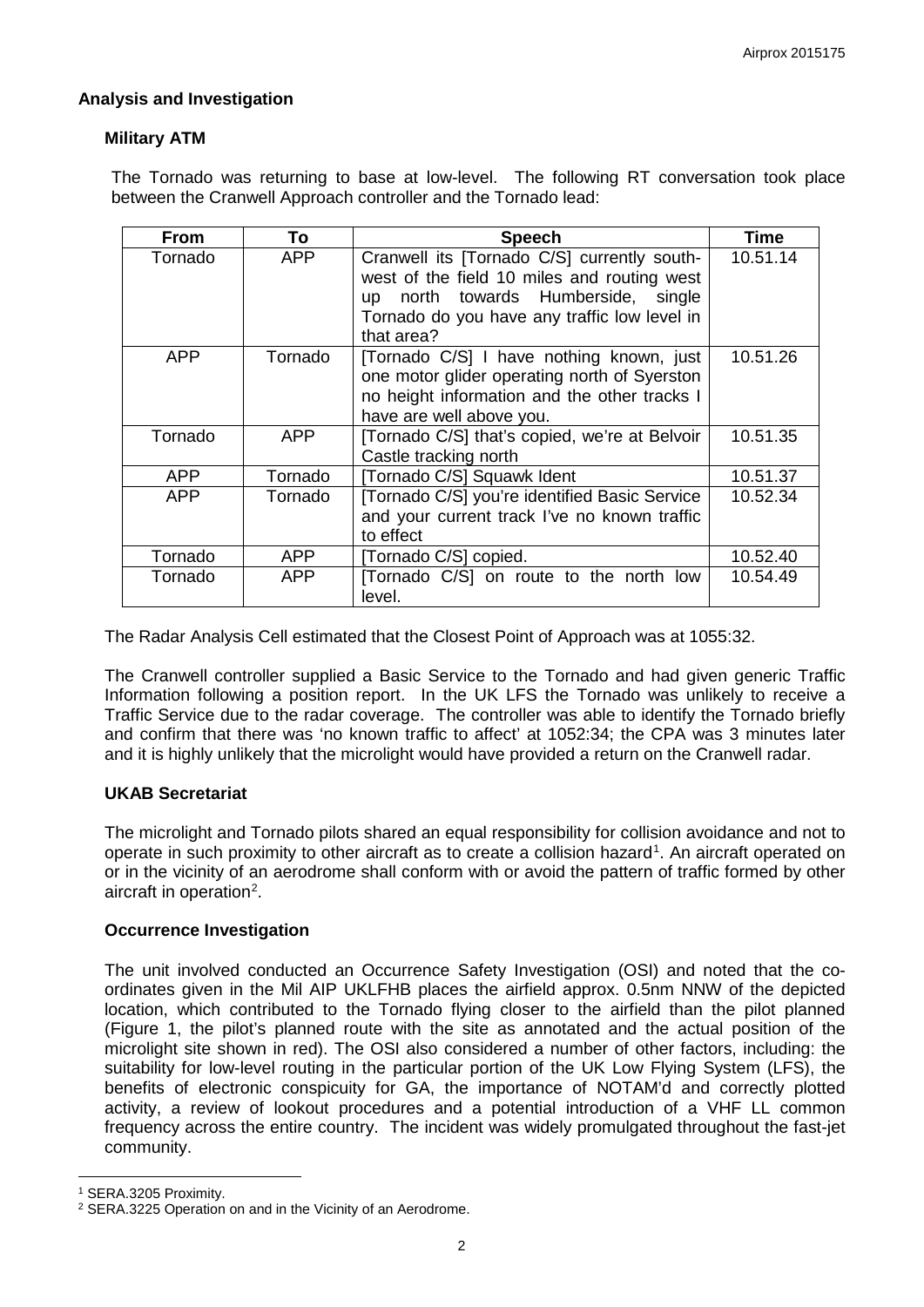

**Figure 1** 

### **Comments**

### **HQ Air Command**

This incident demonstrates not only how difficult it is to spot a small microlight-sized aircraft when flying at low-level, but also how important it is to remain vigilant during all phases of flight – here it was the microlight pilot that saw the Tornado (albeit too late to take any avoiding action). Much was identified in the investigation that has now been addressed, including the discovery that the position of Headon Microlight Site given in the UKMLFHB and depicted on the UK military low flying charts is in error by approximately 1/2nm. Particular emphasis has been placed on strengthening multiple barriers to MAC: the VHF Low-level common frequency trial is ongoing in Scotland and robust evidence of its benefits is required if this is to become a reality across the whole of the UK; lookout training is under constant review and assessment and is now included in the synthetic environment where practicable; a review of the UK Low Flying System is underway and is due to report towards the latter half of 2016; the RAF Safety Centre has engaged with GASCo and asked that they advertise, through their publications and any other methods they deem appropriate, the benefits of additional conspicuity aids such as IFF – any activity that the CAA could undertake in this regard would be much appreciated. This incident has been widely publicised amongst military crews, highlighting the considerations of undertaking low level flying training in congested Class G airspace and also reinforcing the requirement to stay clear of the pattern of traffic formed at an aerodrome – no matter how 'minor' the aerodrome is.

### **Summary**

An Airprox was reported when a microlight and a Tornado flew into proximity at 1055 on Friday 2<sup>nd</sup> October 2015. Both pilots were operating under VFR in VMC. Neither pilot was receiving an ATS; the